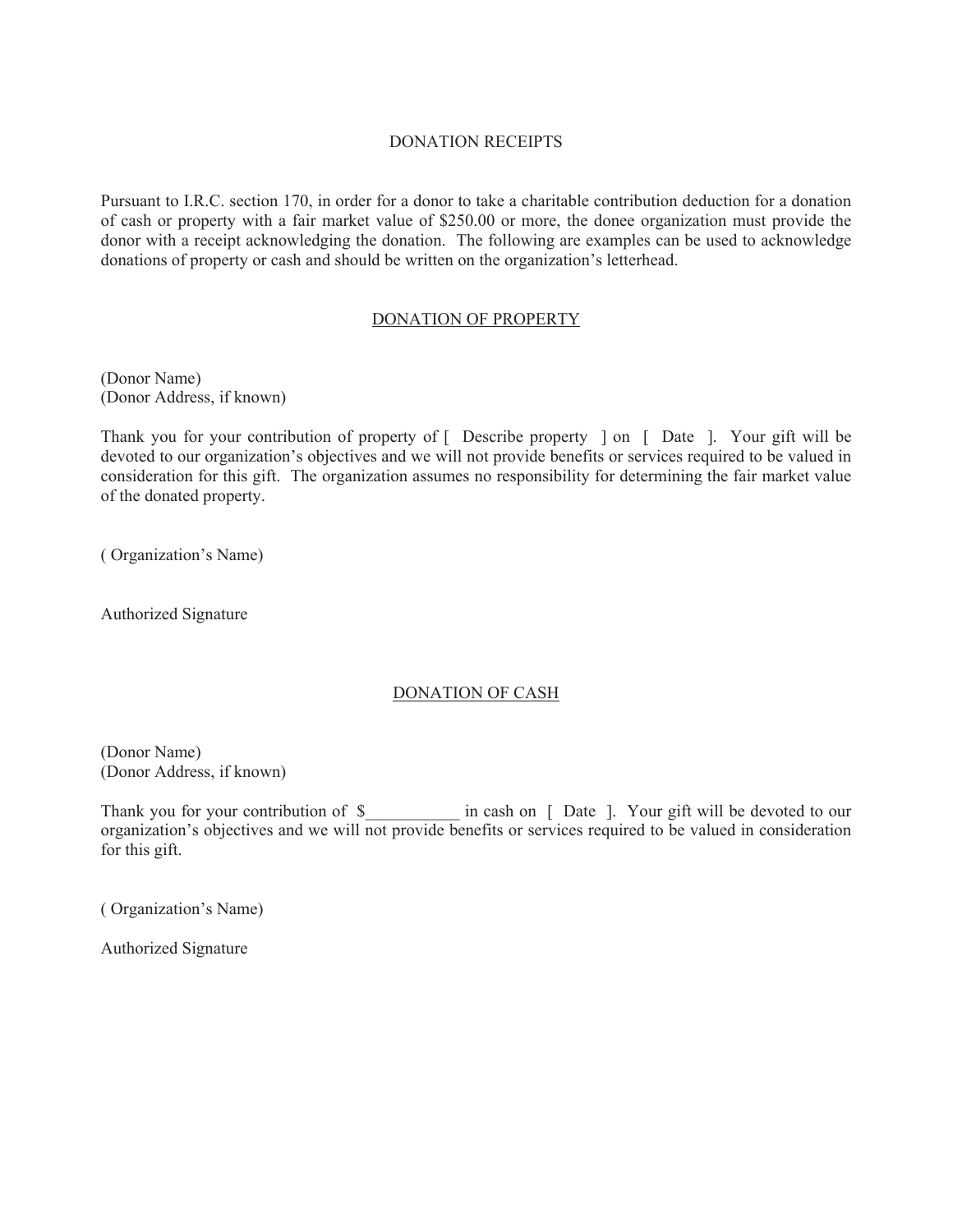For donations of property, (non-cash), it is the donor's responsibility to determine fair market value of the property donated. The organization is not required to estimate or to make any determination of fair market value of the property donated. The organization is only responsible for acknowledging the receipt of the donated property. For donations of property with a fair market value of \$5,000.00 or more the organization is required to acknowledge receipt of the donation by signing Part IV of Form 8283, Non-cash Charitable Contributions (copy attached). This acknowledgement does not represent any acquiesce as to the fair market value of the donated property, only an acknowledgement of its receipt from the donor.

In general, if with two years of receiving donated property with a fair market value of more than \$5000, an organization sells, exchanges or otherwise disposes of the donated property, the organization is required to file Form 8282, Donee Information Return, with the Internal Revenue Service. Since the organization is not responsible for determining the fair market value of donated property when received from the donor, for the purposes of determining whether to file Form 8282, a reasonable valuation of the donated property is advised. If the organization anticipates selling or disposing of the donated property within two years, it is advisable to obtain the donor's taxpayer identification number at the time the property is received in order to complete Form 8282.

For the purposes of acknowledging the receipt of property donations, the term "property" does not include services (I.R.C. section 1.170A-1(g)). As a general rule, for a "donation" to be considered a charitable contribution, the donated property must have some cost basis in the hands of the donor. Donations such as coupons for services or discounts on services or goods have no such cost basis in the hands of the donor and therefore do not qualify as a charitable contribution and should not be acknowledged as such (Rev. Rul. 79- 431, 1979-2 CB 108).

There may be instances where the organization may provide some benefit to the donor for a donation of cash or property. For example, suppose the organization auctions two tickets to a football game, each with a face value of \$10, total value of \$20. In this example the tickets are auctioned for \$100 each, a total auction price of \$200. The charitable donation for the donor is \$180 (\$200 less \$20). If the organization provides a benefit to a donor as part of the receipt of more than \$75 of value in cash or property from the donor, the organization should provide a receipt letter as follows.

#### BENEFITS PROVIDED (PAYMENT OF \$75.01 OR MORE)

(Donor Name) (Donor Address, if known)

Thank you for your contribution of \$  $\qquad$  in cash and/or [ Describe Property ] on [ Date ]. We estimate the fair market value of the benefits we provided to you consideration for this donation was  $\text{\$}$  We are a I.R.C. section 501(c)(3) organization and you may claim a donation deduction for the difference between the cash and/or property given to the organization and the value of the benefits you received. The organization assumes no responsibility for determining the fair market value of the donated property.

( Organization's Name)

Authorized Signature